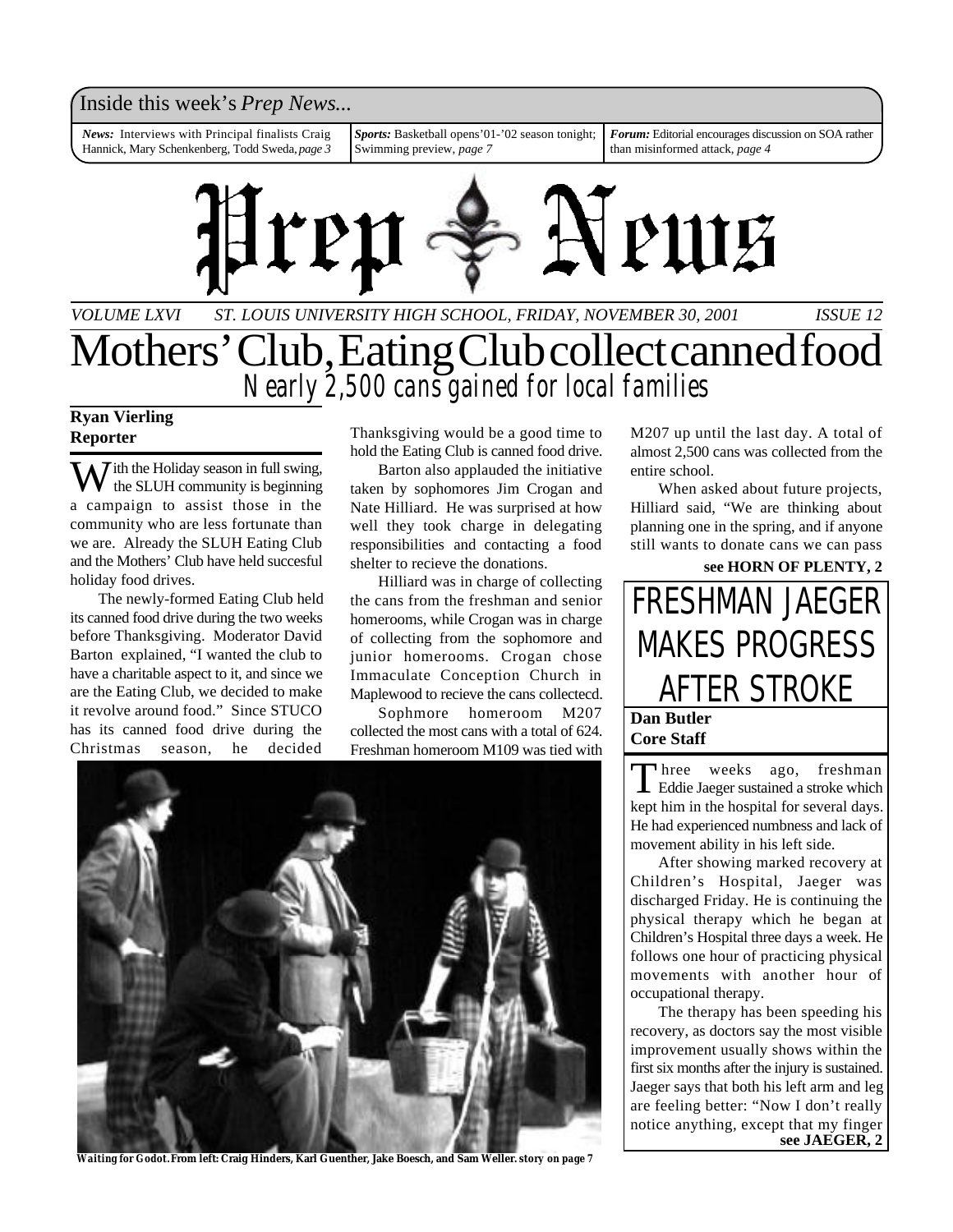## 2 **Sports News** November 30, 2001 Dr. John Slozar to speak on School of Americas *SLU professor of Social Work will speak in 215C*

#### **Paul Hogrebe Reporter**

Few SLUH students presently know<br>about the existence, let alone the about the existence, let alone the purpose, of the School of the Americas. After this coming Monday's activity period, though, sudents should come away with a greater understanding of how it is abusing the privilege of democracy.

The School of the Americas is an institution located at Ft. Benning in Columbus, Georgia. The United States government founded the school in 1946 to train selected students from Latin and South America in methods of communism containment. The majority of the curriculum includes military tactics. Unfortunately, people trained at the school return to their home countries only to oppress the destitute and religious groups like Roman Catholics. One of the more notorious graduates of the School of the Americas was the assassin of Archbishop

### HORN OF PLENTY

#### (from 1)

them along to the food pantry."

Barton wanted to stress that the Eating Club was not trying to take away from the Christmas drive held by STUCO. "We just figured the best way for us to do something charitable was through a canned food drive; we don't want to move in on STUCO's turf or anything."

Meanwhile, the SLUH Mothers' Club held its 5th annual food drive for St. Henry's Parish the Saturday before Thanksgiving. In this drive, three SLUH families were paired up with one St. Henry's family. The project was organized by Kathy Snodgrass and the head of Mothers' Club, Mary Ann Rudloff. Azzrena Henry, of St. Henry's Parish, organized the project from that end. She composed a list of the families in need.

Sign-ups for the drive were held at the Family Mass and Mothers' and Fathers' Club meetings at the beginning of the year. The families brought their Oscar Romero. Not only are the graduates adopting roles of domestic subjugation, but they are doing it at the expense of tax payers

John Slozar, an associate professor of Social Work at St. Louis University, will speak about his involvement in protests against the School of the Americas. He will present his views on the school and describe the national effort to close it down. The session will follow a traditional question and answer format, but will also include a video called "Guns and Greed." He realizes that few people know what the agenda of the School really is, or that it even exists.

Slozar stated that the majority of the population "doesn't have a clue that their tax dollars are going to fund this. When they find out, they are shocked."

Theology teacher Paul Spitzmueller was the catalyst for bringing Slozar to SLUH. Spitzmueller wants to inform the student body about this little-known

institution. He stated that the importance of "bringing Dr. Slozar will be threefold at this time of year: the start of Advent, the annual national protests, and recent acts of domestic terrorism make his message very appropriate."

Sharing his views concerning the School of the Americas, Spitzmueller explained how the school "trains students not only in the humanities and military tactics, but also in phsychological warfare." He believes this institution, founded to thwart the spread of communism and promote foreign diplomacy, has turned into a system for raising terrorists. Spitzmueller concluded that, "the United States is producing terrorists within its own borders."

All students are invited to attend Slozar's presentation on Monday, Dec. 3 at Activity Period in room 215C. For more information about the School, log onto www.soaw.org.

donations to St. Henry's parish the day of the drive. The Presidential Ambassadors were in charge of setting up the tables. The SLUH families then dropped off their donations. That evening, the St. Henry's families came to pick up the donations.

In addition to the food donated by the

families, SLUH donated baskets and gift certificates that could be used for further food purchases. President Paul Sheridan, S.J. commented, "The whole event was organized very well. There was a really good atmosphere surrounding the event."

### JAEGER

#### (from 1)

movements in my left hand aren't quite as fast as those in my right," he said. His balance, which had also been affected by the stroke, is also improving, although Jaeger admits it is not yet perfect.

The prognosis for the next several weeks is tentative but hopeful. Jaeger noted that doctors might allow him to return to school as early as next week. Because he fatigues so easily, Jaeger would only attend class for half days at first. He explained that his teachers have been very helpful and understanding. Mary Lee McConaghy, Rosemary

Queathem, Steve Kuensting, and President Paul Sheridan, S.J. are just a few members of the community who have visited him.

Jaeger's workload upon return isn't bothering him, he said.

Jeager explained that he doesn't have to make up all the work, and that his teachers have allowed him a "nice, easy plan to work at my own pace." Most importantly, Jaeger says that he feels better all around.

"I want to thank everyone for their prayers. They have helped me recover as quickly as any medicine," he said.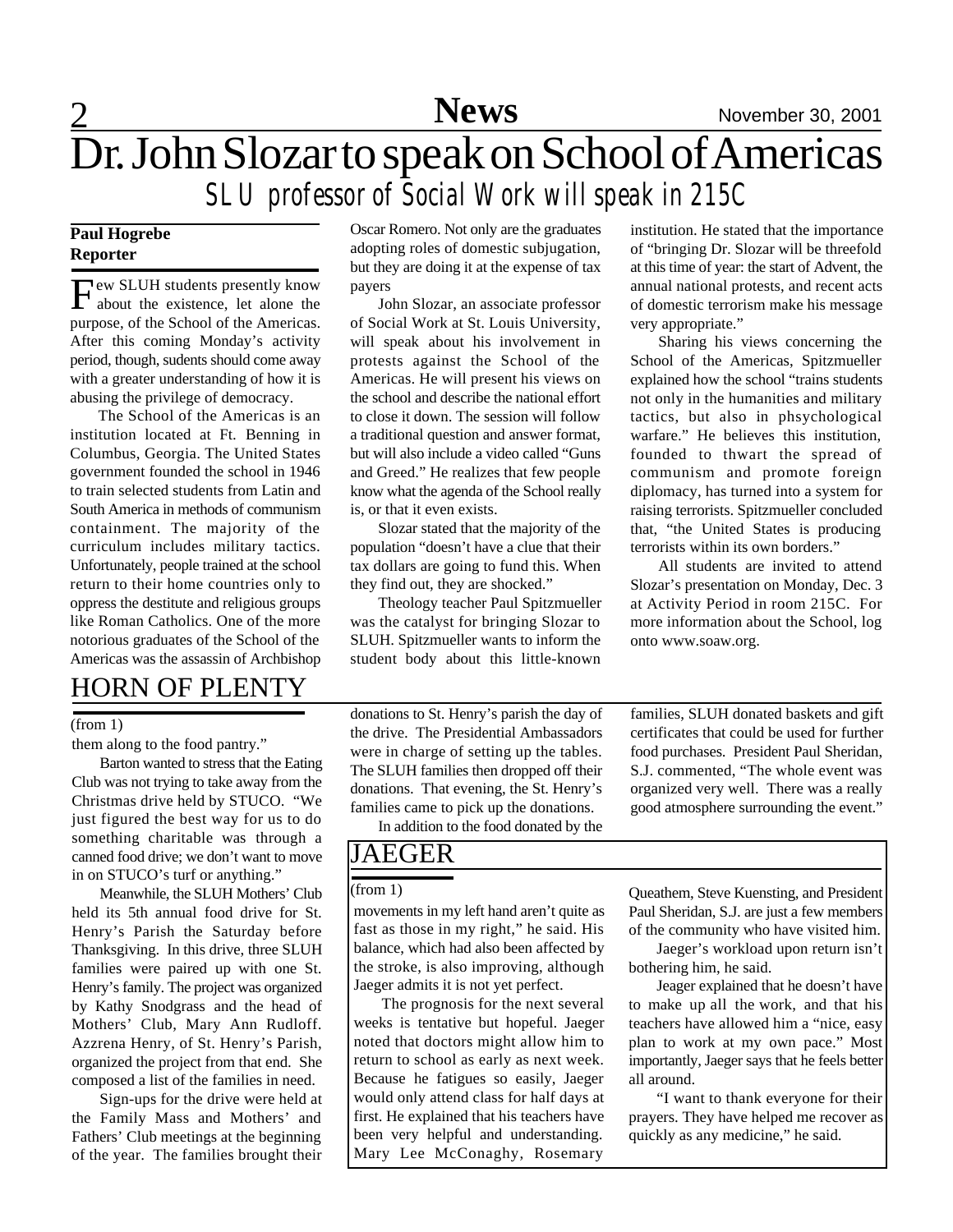# RINCIPAL CANDIDATE INTERVIEWS

*Editors Note: The Editors printed these interviews to give the Prep News' readership an unbiased look at each finalist. These interviews are not designed to sway any decision. Interviews of Dr. Schenkenberg and Mr. Sweda were by phone.*

*Prep News***:** *Which of your qualifications is most indicative of your administrative skill, and how do you think that would effect your performance in this job?*

**Craig Hannick:** I think there are two actually. The first one is my three years of corporate experience in working with General American, in which I ran a department with a few people that had to develop systems and procedures, and deals collaborating with other departments. I also worked with the hiring and interviewing process of interns and actuaries. The second thing, I would, say is my eight years of experience teaching at Webster University, and my role there is teaching people getting their master's degrees. In my experience, teaching teachers will aid in my administrative experience here in dealing with the faculty.

**Mary Schenkenberg:** I think my ability to work with faculty to integrate technologies in their classrooms and work with them on some innovative curriculum decisions and also my ability to work with students on some of the issues that they are particularly interested in. I think I would bring that experience to St. Louis University High School and I certainly would be anxious to work with faculty on those same issues or other ones that were important to them and I would look forward to working with students on issues that they were interested in and concerned about.

**Todd Sweda:** Probably one of the major things on my resume that in my mind stands out is directing faculty development. One of my major areas of interest is having teachers dialogue about teacher practice and student work, and looking at protocols and ways to keep raising the standards in those areas. And some of the best experts are on the faculty itself, so faculty development would be my answer.

#### *PN***:** *What steps would you take to listen to student concerns and be accessible to students?*

**CH:** I think walking the halls as I do now as a teacher, interacting with students, watching students during activity period, at lunch time, and after school, working on committees that involve student interest. I think there are many ways in which an administrator can keep in touch with the needs and desires of the student body.

**MS:** A couple of things that I've tried in the past that have been successful: I've tried to sit in homerooms in the morning, and it gives me an opportunity to see the students in kind of a casual setting and relate to them in a little different way and be part of their morning world and it also makes me available to them if

they have comments or questions, or something they'd like to talk about. I have also done listening sessions with students where I and other administrators took a day and sat in an auditorium or someplace like that and students could drop in all day and tell us what's on their mind or dialogue with us about something they were concerned about. We've occasionally made time in the schedule for that. If a department is going to be off campus for the day, that would be a time to meet all of those classes and look at the administrative dialogue time.

**TS:** Probably a couple of ways. One, I do hope to be accessible as possible. Just as a student has many things they ask you during the day between classes and meeting with teachers, a principal does as well. But I'm really hoping to be very visible in terms of communicating in assemblies. I'll be in and out of classrooms a lot, which will obviously take me through the halls. I'm really hoping to meet a great deal with student leaders at the school, and maybe find out, since I don't know the culture, in terms of that type of presence or communication. I'm really curious to know some of the ideas that students might have that might make me more visible and accesible to them.

#### *PN***:** *What new scheduling changes do you plan to introduce or discuss at SLUH as principal?*

**CH:** When I was here before I left for General American, I was part of the scheduling committee where we discussed the options and the potentials for different schedules here. While I was gone, they added the seventh period, which I think is a plus. We're still experimenting with the block schedule. I think that we still need further investigation into the types of schedules that are possible. I think we need a creative approach, an innovative approach, something that is designed to work for our needs, not something that we take from someone else.

**MS:** I don't have any new time schedules that I plan to discuss with the faculty. If the faculty would be interested or the students would be interested in discussing time schedules, I certainly would be willing to facilitate that discussion and do whatever I could to move it forward.

**TS:** There will be no changes for my first year, most assuredly. There is a time when one needs to come in and take a look at what's going on. From just my interaction with faculty and staff when I visited, I think one of the things I promised was that there would be a time of assessment, a time for everyone to kind of let me know where's the school come in terms of scheduling, where does it want to go, what are some of the issues between core subjects and electives and what's worked and what hasn't. And that is going to be a real education for me to hear what the faculty, the students and the staff feel have been real pluses of the scheduling at this point and some things they'd like to address. So it will be a time of assessment.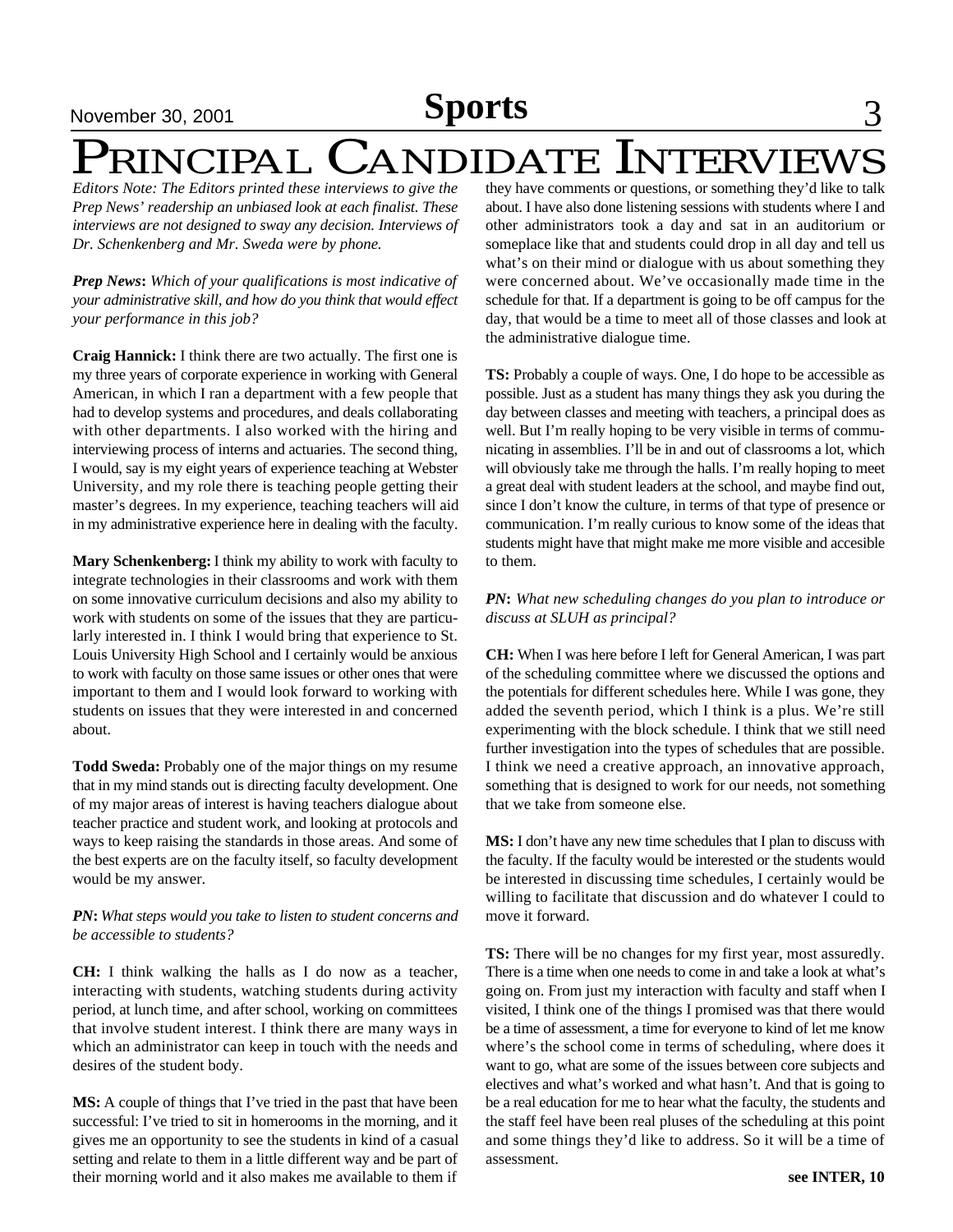## **Opinion** November 30, 2001

EDITORIAL Discussion is better than misinformed attack

On Monday, SLUH will be fortunate enough to have St. Louis University professor Dr. John Slozar, an expert in his field of social work, give a speech about the School of the Americas (SOA), an institution which many people know very little about. The Pastoral Department has publicized this event well, posting flyers all around the school. On one of the flyers near the English office—many are posted throughout the school—someone wrote derogatory remarks directed to those who question government

funding of the SOA. This person called those who wondered about such funding "liberal anti-war pansies" and "whimps (sic)." Not only did the person vandalize a legitimate, school-sanctioned announcement, but he also attacked the topic with incredible inaccuracy. The graffiti asks the reader to "Ask the families of the victims of 9-11- 01 what they think of this." Implicit in this quote is the suggestion that opposition to the SOA means support for the terrorists that perpetrated the attack on the U.S. However, the SOA trains soldiers of Central American dictatorships to violently subjugate the citizens of those countries. This project has nothing to do with curbing terrorism, the search for Osama bin Laden, Afghanistan, the Taliban, or any events related to Sept. 11, nor is it an "insult to any military family" as the graffiti claims.

More and more, criticizing the government has become taboo as a result of increased patriotism and international sensitivity. This taboo is no excuse for a misdirected, misinformed attack on a protest about the improper use of military authority. No true meeting of minds will ever happen if the same ignorance that spurred the vandalization of this flyer continues.

Anyone who believes in the statements made on the flyer in question should go to Dr. Slozar's presentation and get the real story, as should those who want the SOA closed. All discussions about important issues—like the SOA—thrive on a meeting of people on both sides of the issue. Rather than making biased, uninformed attacks from either perspective, students here and people worldwide should allow themselves to enter discussions that take them beyond their knee-jerk reactions to the topic.

## **COMMENTARY** Kane expresses concern about religious life at SLUH

#### **Brian Kane Core Staff**

A t the beginning of the Thanksgiving liturgy last week, Mr.<br>Clark reminded SLUH that our gymnasium had been t the beginning of the Thanksgiving liturgy last week, Mr. transformed into the house of the Lord. At the end of the Mass, the student body erupted into cheers and applause. I can't help but wonder why students were clapping. Was it because they genuinely enjoyed the liturgy? Was it praise for the band and chorus? Or was it because Mass was *finally* over and everyone realized that there were still twenty minutes left before class for a mad rush to the cafeteria?

In the prayer services, class liturgies, and all-school liturgies I have attended, I have never failed to see a spirit of general apathy among students. SLUH is a Catholic school. Going to religious services is part of our education at a Catholic school. Of course, one could argue that such boredom is typical of students during classes, and is not exclusive to the religious gatherings SLUH provides.

But sometimes aren't the lessons learned in liturgies and prayer services more valuable to Christian/Catholic teenagers than those learned in the classrooms? According to the SLUH mission statement, "We are centered on the conviction that spiritual formation must accompany the intellectual, aesthetic, social and physical formation of our students, the heart and focus of the school."

Complaining about having to attend religious services during the school week is also prominent. Did students not expect to

have to fulfill religious duties during their enrollment at a Jesuit high school? If students don't feel like going to Mass a few times each year, they should have gone to a school where that problem would not exist, and let someone else take their seat at SLUH. Religious experiences are part of the SLUH experience.

More importantly, the Mass is at the core of our belief as Catholics. The Constitution on the Sacred Liturgy, written during the Second Vatican Council, states that "the liturgy is the summit toward which the activity of the Church is directed; at the same time it is the fountain from which all her power flows." If we do not partake in this summit that all our actions direct to, then what have we accomplished? What power do we give to the Church if we do not contribute to the source of the power?

One of the major accomplishments of Vatican II was the translation of the Mass into the vernacular. One of the reasons behind this great deal of work was to make it possible for people to participate in the Mass. The Mass is not a play for an audience to observe. To quote Fr. Knapp, we should not be "silent spectators."

Some may think that sitting perfectly still through an entire Mass with the exception of Holy Communion is an acceptable thing to do. But according to the Constitution on Sacred Liturgy, "Mother Church earnestly desires that all the faithful be led to that full, conscious, and active participation in liturgical celebrations which is demanded by the very nature of the liturgy." If someone has not put him or herself into the community during the whole service, the meaning of the Eucharist is reduced to walking through a line for a quick snack. Remaining silent through the **see KANE, 6**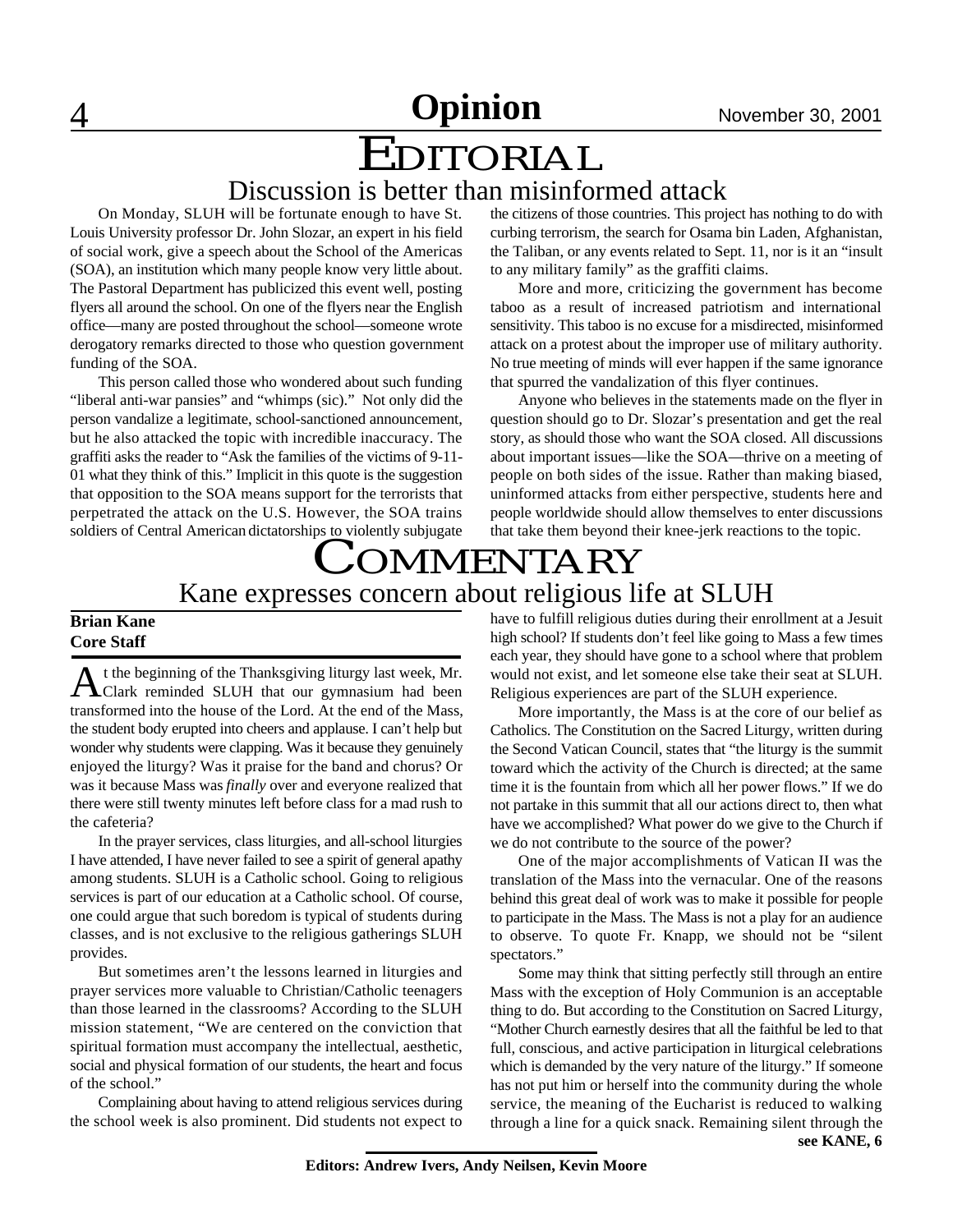# November 30, 2001<br>
LETTERS TO THE EDITOR ACES argues that SLUH should be co-ed

#### To the Editor:

The years have seen great changes in the hallways of SLUH: teachers are laymen and women, minorities learn in classrooms, and trophies accumulate in the front hall. But one thing has always remained the same. Girls have never been part of the student body.

Many students claim this policy is part of an unbreakable tradition, something essential to the school's attributes, but practical arguments have also been made. People claim that new facilities would be too costly, that the school would lose alumni money, and that a beneficial classroom atmosphere would be lost.

The question of facilities is simple propaganda. The school is planning large construction projects right now, and some of that money could easily be transferred into the simple renovations needed for female students.

It is a possibility that the school would lose money, but that would be for a short period of time, and not enough to threaten the school economically. Besides, the lost money would be tainted with sexist undertones, and should be rejected anyway.

As for the classroom atmosphere, many claim they can say things in the classroom now that they couldn't around girls. Unfortunately, most of those comments are sexist, and those that aren't are crude and unnecessary. If girls would prevent those comments, then their presence could only benefit the classroom atmosphere.

Studies done on single and co-educational schools have

shown that males learn better in co-educational environments. Females, on the other hand, tend to do better in single sex schools. While this may seem discouraging to the argument, it truly lacks any bearing. The fact is, the real world is co-educational. SLUH proclaims itself to be a college-prep school. But many alumni have expressed their difficulties in adapting to co-educational colleges and jobs. Students must learn how to interact with the opposite sex in a serious, working environment in order to succeed in this world. Without such interaction, SLUH graduates will find themselves at a loss when trying to understand a female worker, or a female boss, for that matter.

The SAC recently discussed sexism at SLUH. They touched the tip of this controversial iceberg that night. While refusing to look for its source, they came to the consensus that sexism was present. A minority did disagree, with claims of women being too sensitive to things. But it is obvious that a male would think this, for a male does not see from a female perspective. It is similar to racism. One must realize that different things offend people, and must adjust to that. At SLUH, we miss the female perspective, and without it we are blind to the sexism that plagues us. For every year, every day, and every moment the school stands idly by a sexist tradition, it condones the formation, development, and execution of sexism.

#### ACES

(Written by Eirik Cheverud, Public Affairs Officer, in conjunction with the Democratic Socialists)

## Queathem questions respect at SLUH

#### To the SLUH Community:

My letter concerns one word: RESPECT. Within SLUH I have noticed that many people do not receive the respect they deserve. This lack of respect includes both student interactions towards classmates and towards the teachers.

I would like first to discuss the student to student issues. Students need to realize that all of their actions and words used in the course of a day may and often do affect others in huge ways. In light of this, students need to verify that what they are doing at all times is "for the greater glory of God." When someone knocks the books out of an underclassman's hands or starts verbally assaulting someone else, we as a group of conscientious and respectful teens need to put a stop to this action. My basic point is that if you as an individual always make sure you are respectful of others and prevent further disrespect from befalling others, the whole of the community will benefit from a noticeably more respectful attitude.

Secondly, I would like to discuss student to teacher respect. We as students must realize that what the teachers do for us in the classroom and outside of it is done because they truly care about us as individuals. The teachers do not do what they do because of the outstanding pay or the glory associated with the job. They teach because they genuinely want to make a difference in the future of America and the world, one individual at a time. In return for the wonderful job they do as teachers all they ask for in return is respect. This respect that we should be giving them in absolute gratitude ranges from paying attention in class to not ripping apart the lessons they have set up to not attacking them personally. If everyone cooperated to make the classroom a much more respectful atmosphere, I believe that learning would become more fun and the student could develop a personal relationship with his teachers.

Yours truly, Tom Queathem

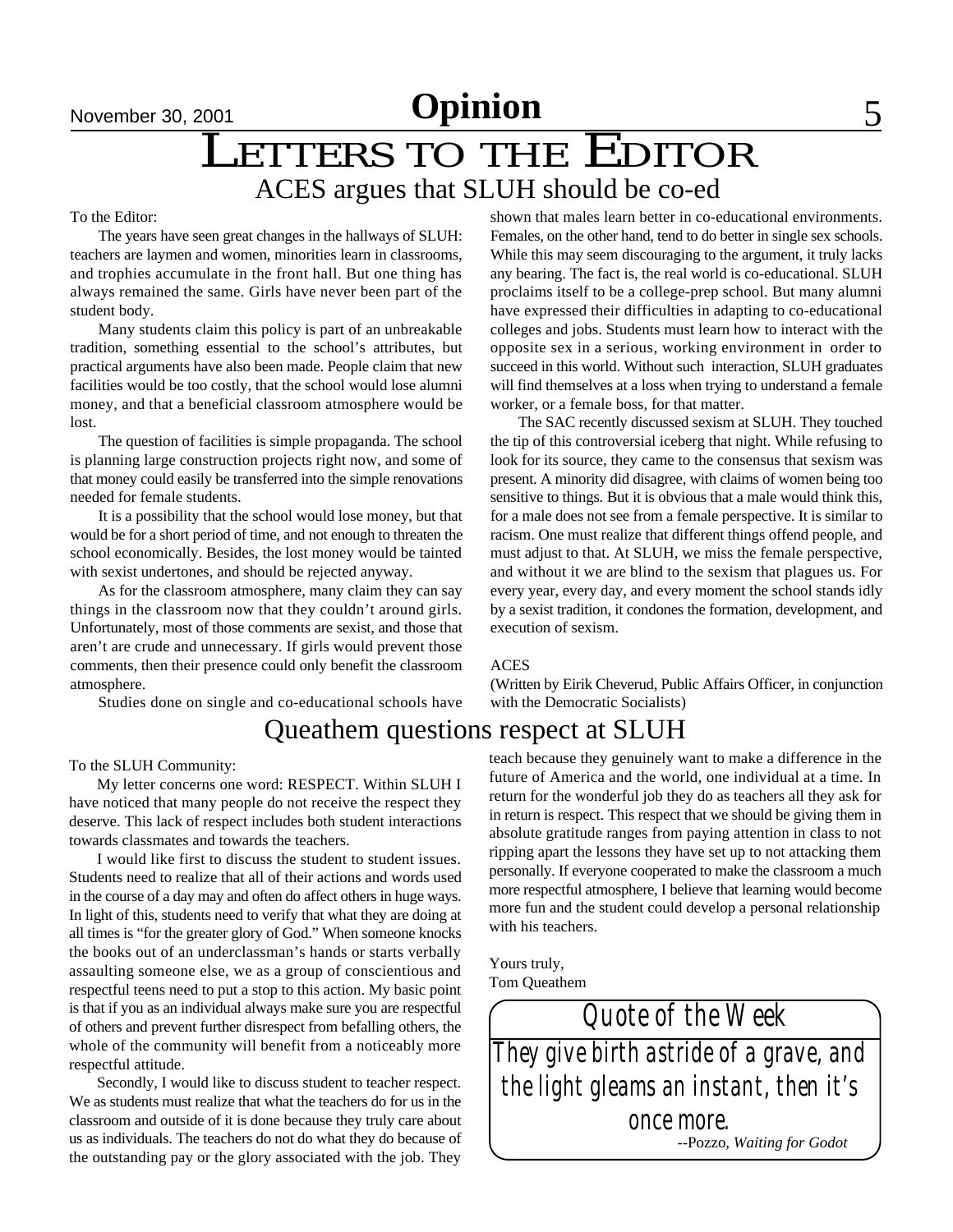**6 Opinion** November 30, 2001

## LETTERS TO THE EDITOR Gray questions conduct at hockey games

#### To the Editor:

Just like any other true hockey fan at this school, I have made my way to many a Jr. Billiken hockey game over my four years. This year, especially during Saturday night's game against Chaminade, I noticed a recurring habit that most SLUH hockey fans, including myself, get into during the many rowdy games that occur during the course of the season.

As we all know, ice hockey is a club sport, not sanctioned by

the Missouri State High School Activities Association, and also puts minimal requirements on the schools themselves to control the actions of the fans. Obviously STUCO-led cheers during football, soccer, and basketball games are significantly less hostile than those that we often hear during the games, and they have good reason to be. Mr. Wehner and Mr. Clark do an excellent job of ensuring that all of the cries coming from the SLUH student section are all positive and not vulgar or overly offensive to our opponents. However, due to a lack of that type

of supervision and control at hockey games, many of the cheers that would be deemed inappropriate by Mr. Wehner and Mr. Clark are heard. As I said earlier, it is very easy to get caught up in the emotion of a game, especially against rival MCC teams like CBC, Vianney, and Chaminade, and I myself am guilty of screaming these taunts and cheers at the opposing players on the ice or their fans, but are they really appropriate? Should the fact that we can get away with saying these things make them all of a sudden acceptable?

Also, as SLUH students, we very often consider ourselves

### KANE

#### (from 4)

Mass isolates each individual, which greatly contradicts the purpose of the Mass. The Constitution on Sacred Liturgy also states that "liturgical services are not private functions, but are celebrations of the Church, which is the 'sacrament of unity.'" There is no unity in a silent gymnasium.

What I see as another major problem with the actions of students during liturgies is not only what they do not do, but what they are doing. At the Mass of the Holy Spirit this year, while Holy Communion was being distributed, the people sitting behind me were debating whether or not vodka was better than the other types of alcohol they had sampled. Similarly, during the Mass of above other schools, especially in terms of academics, sports, and character, and for the most part, rightfully so. However, are we really as outstanding and flawless as we say we are? A common cheer that is heard emanating from the SLUH student sections at many events is the chant of, "No class! No class!" In fact this same cheer was voiced by the SLUH fans at Saturday night's game in response to one of Chaminade's players taunting SLUH

*Do we really have as much "class" as we say we do, or is it the exaggerated SLUH ego that prevents many of us, including myself, from seeing our own faults?*

fans after he scored a goal. Yet this cheer was followed later in the game by SLUH fans chanting an expletive after a questionable call by the referee in disallowing an apparent SLUH goal. Also we continually screamed cheers about Chaminade's goalie being obese, using choice phrases like "fat-ass." Finally, many SLUH fans resorted to throwing gum and other things on the ice after being taunted by a Chaminade player. I am obviously not condoning the behavior of the Chaminade players, especially in light of their sizable lead at that point, but I am certainly not calling our behavior in any way

appropriate.

Now you may say that this is the way SLUH hockey has always been—a rowdy bunch of "Hockey Hooligans" out to cheer on the Jr. Bills—but is it the way that it should be? Do we really have as much "class" as we say we do, or is it the exaggerated SLUH ego that prevents many of us, including myself, from seeing our own faults? If we truly are Jr. Billikens like we claim to be, that requires that we act like Jr. Billikens, not hypocrites.

Jason Gray '02

Thanksgiving, the people behind me observed people going through line for Communion, and named which of them they hated the most. This type of behavior is inexcusable during such a time of the Mass.

It would not be fair to write about the failings of students in regard to all-school liturgies without also noting that I have seen some faculty members and administrators also showing no interest during the Mass. This liturgical apathy is obviously a problem that the whole SLUH community, myself included, is involved in. Improvement will not come with more effort from the planners of the celebrations. It will come from more voluntary participation from those who don't do so already. And if someone has a problem or suggestion that might make the Masses more interesting, it is up to that person to submit the opinions to people involved in planning the Masses, so that SLUH can take part in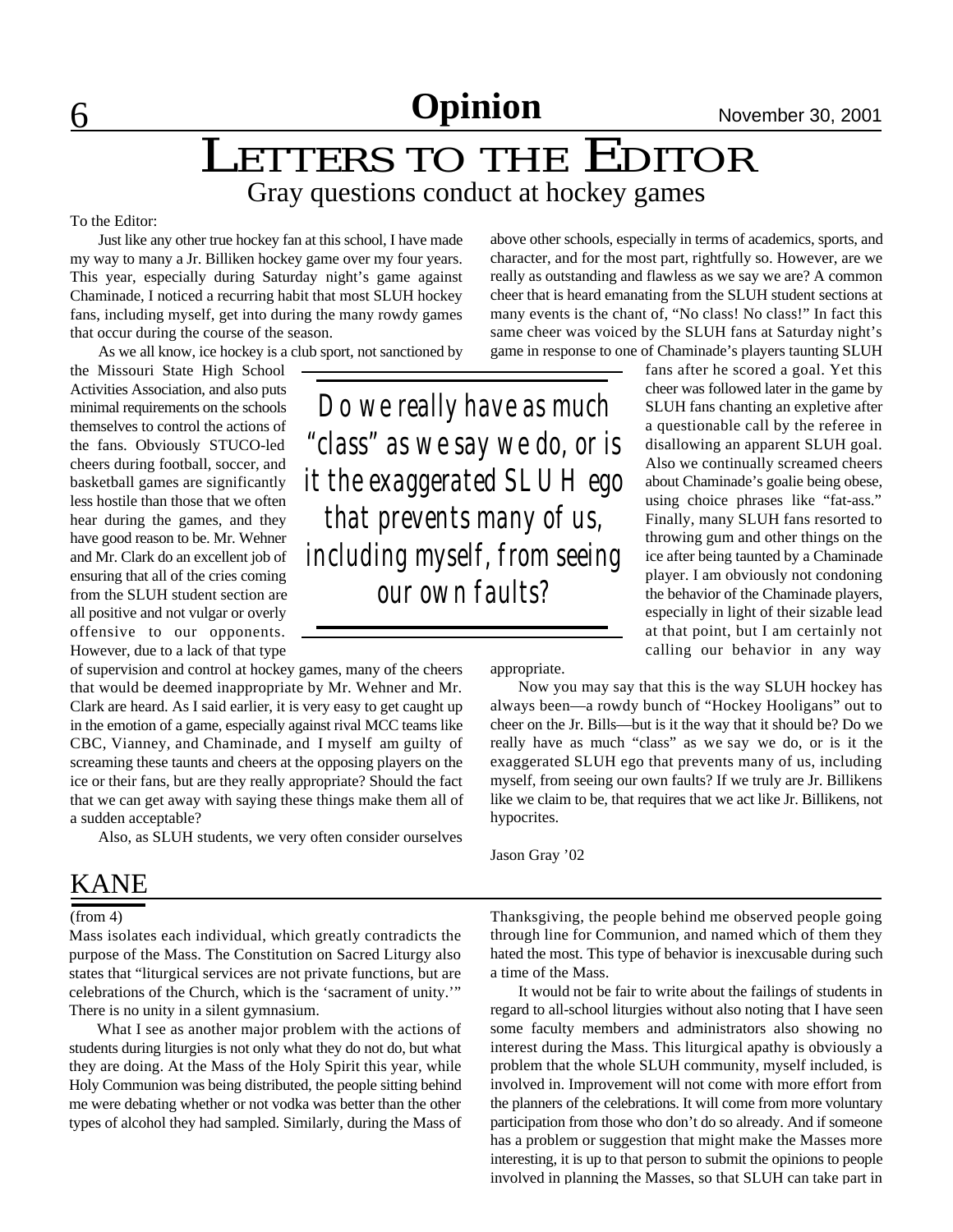## Beckett's *Waiting For Godot* promises insanity

#### **J.R. Strzelec Reporter**

Theater is the one aspect of school<br>where being a clown can be a good heater is the one aspect of school thing (well, maybe I should include STUCO). *Waiting for Godot* (that's ga-DOH), which opens tonight, gives an emphatic demonstration of this. Samuel Beckett's tragicomedy follows the story of two derelicts, Vladimir and Estragon (seniors Craig Hinders and Jake Boesch), who cannot help repeating the same day over and over (not literally like in *Groundhog Day*, they just do the same stuff) because they are waiting indefinitely for a man named (all together now) Godot.

Theatre teacher Joe Schulte has been waiting, too—waiting for the right time to direct *Godot*. "It's a show that has fascinated me for years. I've always wondered if you could do it with high school kids, and I enjoy that challenge." This year he finally felt that he had the right people.

When asked to describe his charac-

ter, Boesch replied, "Estragon is a simple man. All he really wants to do is sleep, but his friend won't let him.

Not to be outdone, Hinders says of Vladimir, "He's got all this hope, and he wastes it on his friend." Senior Karl Guenther, who plays the rich and powerful Pozzo, grumbled something about calculus and walked away, while sophomore Sam Weller, who plays Pozzo's slave Lucky, described his his character in this way: "Don't even mention me. I'm not in the play."

At this point in questioning, this reporter decided that continued contact with the actors would not only be futile but also a little scary. He therefore began interviewing cast members of other shows. *Terra Nova* star Chris Storey said of *Godot*, "I can't wait to see Jake. He's such a good actor," after which he began to laugh. So did Boesch.

Samuel Beckett's insanity is clearly contagious. It spread from his script to the cast, and now it has infected this article.

# Sophomore class kicks back at Lion's Den retreat

#### **Brian Kane Core Staff**

In the months of October and Novem-<br>
ber, sophomores skipped out of ber, sophomores skipped out of homerooms and whole school days, all in compliance with school curriculum.

Between Oct. 20 and Nov. 19, groups of sophomores met on the upper field after checking into school to board buses that would take them to Camp Lion's Den near Old Route 21. Several faculty and senior volunteers accompanied them. Leaving SLUH around 8 a.m., the groups did not return until around 5 p.m. after a long day of reflection and fun.

Pastoral Director Rob Garavaglia said the retreat's goal is to "provide an opportunity for sophomores to step back from the busy schedule to reflect."

Other goals include developing community through small group discussion sessions and building perspectives. One

of the more important goals of the retreat is reflection on the Graduate at Graduation philosophy. Participants discussed and reflected on its meanings and the struggles to achieve the standards it presents.

Planning and improvement for one retreat begins soon after the previous year's retreat. Faculty volunteers are selected at the beginning of the school year, when they receive forms to volunteer for various activities. Seniors are also asked to volunteer. Those who will actually be allowed to participate are chosen from a pool of all those who volunteered. Since there was a large number of seniors that volunteered this year, not all were able to attend, even those who were qualified.

One point in the day when the seniors were especially valuable was when sophomores participated in small group sessions with them, without faculty mem

**see BEAST, 8**

This paragraph, therefore, must be the last. Waiting for Godot will show tonight at 7:30, tomorrow at 5:30 and 8:30, and Sunday at 7:30. Seating is studio style (the chairs are onstage), so there will be less tickets for sale. Hurry!



**Editors in Chief**: Andrew "Yankee Sullivan" Ivers, Andy "Gentleman Jim Corbett" Neilsen

**Sports Editor**: Kevin "Paddy Ryan" Moore **Photography Editor**: Alex "Great Gun of Windsor Cannan" Born

**Core Staff**: Dan "Joe Goss" Butler, Matt "Country McCloskey" Hoffman, Brian "Light Tapper Spring" Kane, Patrick "Barber Taylor" Meek, Tim "Young Rump Steak Crawley" Piechowski

**Web Staff**: Chip "Waterman Lyons" Deubner

**Reporters**: Chris "Charley Mitchell" Guilfoy, Reid "Dyer Darts" Heidenry, Paul "Jack Kilrain" Hogrebe, Mike "Charley Mitchell" Petersen, Mike "Jacob Hyer" Smallwood, J.R. "Tom Cribb" Strzelec, Brian "Tom Beasley" Wacker

**Computer Consultant**: Mr. Bob "Dominick McCaffrey" Overkamp

**Moderator:** Mr. Steve "Black Terror Richmond" Missey

**Masthead Design**: Rachel "Game Chicken Pierce" Marling

The *Prep News* is a student publication of St. Louis University High school. Copyright ©2001 St. Louis University High School *Prep News.* No material may be reprinted without the permission of the moderators and editors.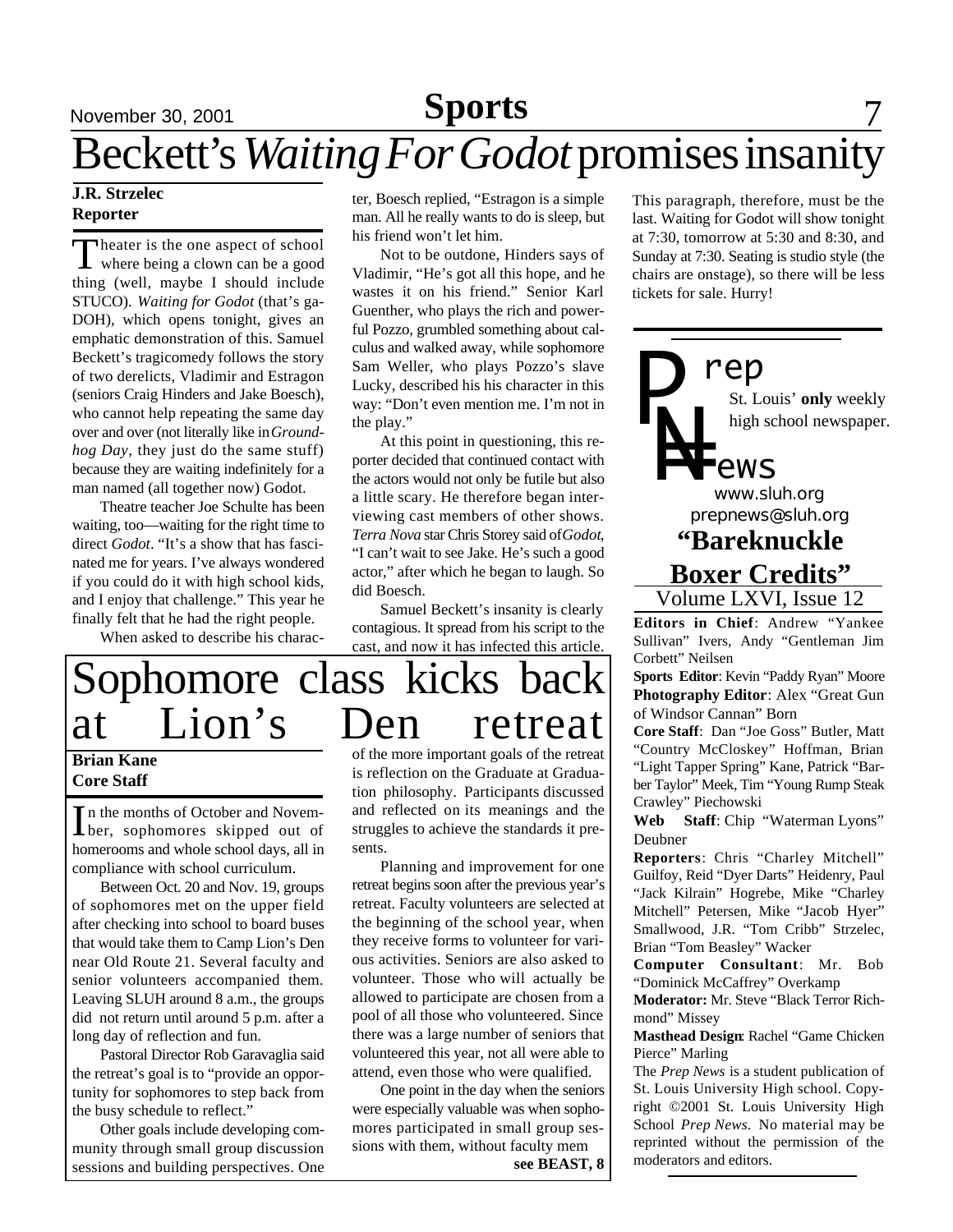# **8 Sports** November 30, 2001 hree SLUH bands prepare for battl

#### **Pat Meek Core Staff**

This Saturday, while most SLUH stu-<br>dents are chasing girls around the dents are chasing girls around the county, three bands from the SLUH community will be performing at the Battle of the Bands at DeSmet.

 The Battle of the Bands is a competition between bands from Chaminade, DeSmet, and SLUH trying to outdo each other and win the ultimate trophy for all musicians—money. Six bands will compete in front of judges from each of the three schools.

One of these bands the will be competing is Who Knows?, led by sophomore Robert Matischner. Who Knows? is a five person band which includes Chris Stevenson, a sophomore at DeSmet, Mike Lewitt, a junior at Ladue, Jimmy Emanuel, a sophomore at MICDS, and Steven Cohen, a junior at Ladue. Matischner's band plays mainly blues and rock, drawing such on acts as Stevie Ray Vaughn, Phish, and Jimi Henrix. Even though Who Knows? was founded only a month and a half ago, in that time they have been able to perform at several large gatherings including a recent Ladue High school pep

### BEAST

#### (from 7)

bers listening in. Chemistry teacher Mary Beckemeier, who was a faculty volunteer, said, "I liked that they had that opportunity. I think the seniors did a great job."

Sophomore Brian Fallon also appreciated the seniors. "The seniors' personal experience helped me out," he said.

Sophomore class moderator Greg Bantle was pleased with the results of several aspects of the days. Since this year's retreats were later in the year than usual, there had been an added concern to think about. "We were worried about weather, but it was great," he said.

The sophomore participants seemed to enjoy the experience. Said sophomore Charlie Hall, "It was a nice break from the hectic student life."

rally and a Ladue Pep Rally.

Even with these sucesses Matischner states "We are hoping to win but I care more about people liking it (our music)."

Twink, another band which will be performing at the Battle, is composed of Dave Greteman, Dan Julius, Sean Denny, and Rami Srouji, all SLUH seniors who have been playing together since the beginning of their freshman year. Twink focuses most of their energy on what Greteman calls "art rock." Greteman said that acts such as Magwhi!, Scratch, You Black Empero, and Godspeed have influenced his band and are the most similar to *Twink*'s sound. Some of the venues that *Twink* have performed at are the Incarnate

Word Battle of the Bands, and the last two SLUH Battle of the Bands.

 The third band that will be representing SLUH is Tweek. Tweek, a relatively new band, which, according to members has been together "for about forty-five minutes." Which considers itself a "new age jazz fusion band" according to lead guitarist Sam Christman. The other members of Tweek are Casey Jovick, Pete Dichman, and Aaron Bartcheck. The band says their influences in the music industry are Green Jelly, Cannibal Corpse, Paganini and Anthrax—no pun intended. Although the band hasn't been playing together the band is just "hoping to have a good time."

## THIS WEEK IN *PREP NEWS* HISTORY

#### **Volume LII, Number 13 Wednesday, November 25, 1987**

Friday night Tammy Rush of KHTR announced that Collinsville High School had won the "Tiffany High School Spirit Contest" by turning in 2300 pounds of note cards, which amounted to approximately 669,359 cards.

In comparison, SLUH scribbled on 930 lbs. of note cards, or 270,601 cards in just three days. Breaking the figures down even further, each student filled out an average of 94.948003 cards per day.

#### **Vol. XLIII, Number 13 Nov. 30, 1979**

"1966 VW Bug -- High Mileage!! Lots of rust—runs well. Rebuilt engine—May 1979. No running boards—dirty tan. Basic transportation—\$200. See Mr. Busenhart for this classic automobile."

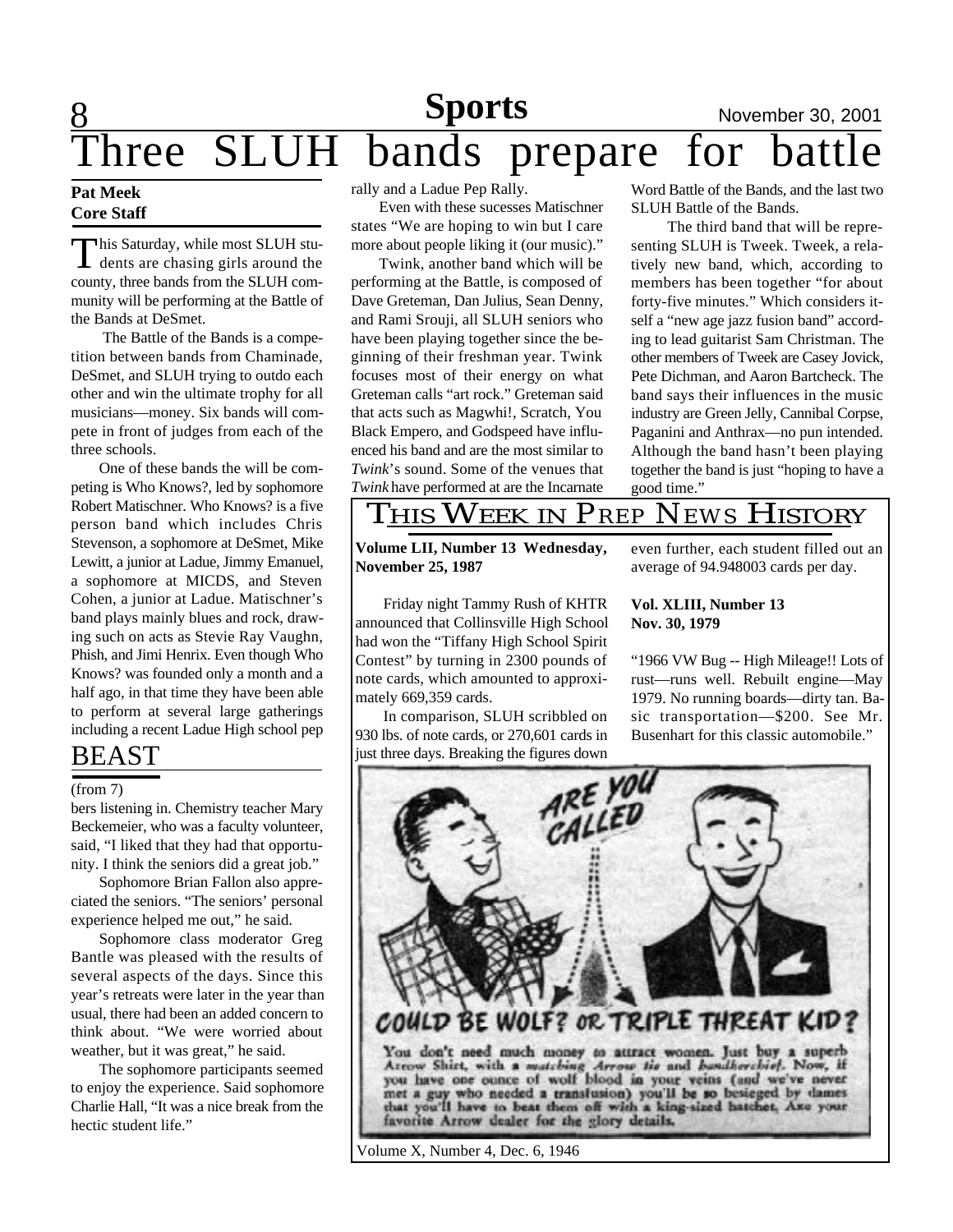## November 30, 2001 **Sports** 9 J-Ro Bills start season tonight in Pacific **Reid Heidenry**

### **Reporter**

1 -15. That's the varsity basketball team's MCC record for the last two seasons. "It's pretty embarrassing" said senior captain Adam Siebenman. "But this year will be different."

Indeed, SLUH basketball is different this year. After Don Maurer's SLUH coaching career ended last season, the administration searched for a new coach. In the end, one man was left to fill those shoes: John Ross. Ross, a four year player and assistant varsity coach at DeSmet, had also been varsity coach at Brentwood.

"He has proven that he's knowledgeable about the game. He brings a lot of energy, and he's an all-around good guy," said captain Kris Lowes.

Siebenman agreed, saying, "He's molded to us extremely well."

With the arrival of Ross, the basketball dilemma seemed to be solved, but late this summer SLUH basketball was rocked again as news traveled quickly through the U. High community that Troy Lindbeck, SLUH's starting point guard since freshman year and team leader, had transferred to Collinsville High School. The loss of Lindbeck was a serious blow to the team, especially for Kris Lowes.

"I had played with him since freshman year, during the season and in the summer," said Lowes. Despite the loss of Lindbeck, the team is confident for this season. "While Troy was a great player, I think now we will be a better team. Our game plan doesn't revolve around one person any more. And we'll just have to spread out the scoring," said senior Sean Reidy.

In Lindbeck's first game this year, he racked up 44 points, going 11 for 12 from the free throw line and scorching the net with 9 three pointers.

Despite the setbacks, the J-Ro Bills are looking solid this year, returning 8 seniors and providing lots of height. Matt Wyrwich and Sean Reidy lead the way at 6'9" and 6'7", respectively. Although Scott Cunningham traded in his jersey for a rugby shirt, Andy Wahl has stepped up

in his place.

"Although the loss of Scott could hurt the team dynamics, I'll take on the challenge to fill in for the big guy," remarked Wahl. Despite the fact that there

are only four non-seniors on the team, all are talented. Juniors Patrick Ostapowicz, Phineas Troy, and the magician with the ball, Jason "Houdini" Laflore should all see time on the court this year. Troy showed his stuff early, providing some Blue/ White game heroics. Down by 2 with 2 seconds left, Troy made a tough shot in the paint and drew a foul.

Going to the line with the game on his shoulders and the score tied, Troy sank the clutch

free throw to lead his team to victory. The team will also look to sophomore Andy Lowes (Kris' brother) to step up and ignite the unit.

Ross likes what he sees thus far. Asked about the transition from DeSmet/

## **Chris Guilfoy** Racquetbills roll to

**Reporter**

*T he Racquetbills have opened their season strongly, rolling off three wins in a row, twice against defendng national champion Kirkwood and once against the Rams of MICDS. Coming off their solid opening win against Kirkwood, the Jr. Bills took on the MICDS Rams.*

Missing sixth-seed Mike Gau and junior fourth-seed Chris Guilfoy, the Jr. Bills faced their opponent short-handed once again.Yet with strong performances and the help of junior varsity players, the Racquetbills pulled off a 6-1 win over the Rams.

The sole loss came from top-seed Kevin Moore. Playing a very strong MICDS competitor, Moore found it difficult to defeat his opponent. After losing the first game, Moore found himself down

Brentwood to SLUH, Ross commented, "I had a bad day on Monday and when I came home and talked to my wife I told her that a bad day at SLUH is a really good day."

> After months of hard work during the off-season, including a trip to Five-Star camp in Pennsylvania for Lowes, the J-Ro Bills are ready to start the season. Lowes was recommended and chosen among several players around the country to attend the camp where he promptly awoke at 7 a.m. every morning. "We'd do drills pretty much all day and then finish up around 11:30 (p.m.). It was a lot of hard work but overall a great experience."

The team travels to Pacific High School on Friday for their first game of the season and encourages all to make the trek. Sure to be included are the highflying dunks of Wyrwich and K-Lowes. The inaugural game of the the J-Ro era begins at 7:30.

10-0. Yet pulling himself out of a rut, the Jr. Bill came back strong, winning the second game 15-13. However, Moore's streak ran out after the Ram had a comeback of his own, resulting in an 11-6 loss in the tie-breaker.

The rest of the varsity held their ground, fighting hard and defeating their opponents. Fifth-seed Matt Soraghan talked strongly of the match, boasting that "We played strong and again proved we can win without a full lineup. Once we are all healthy, we'll definitely take it all the way to state." The goal of the MICDS match for the Racquetbills was to prepare themselves for their next match, in which the Jr. Bills took on rival Kirkwood for a second time this season.

With all of varsity healthy and ready to fight as a complete unit for the first time this season, the Jr. Bills waited with open arms. Defeating Kirkwood earlier only 4- 3, the Racqu**@@1GQhBATtHJNDER,til1** 

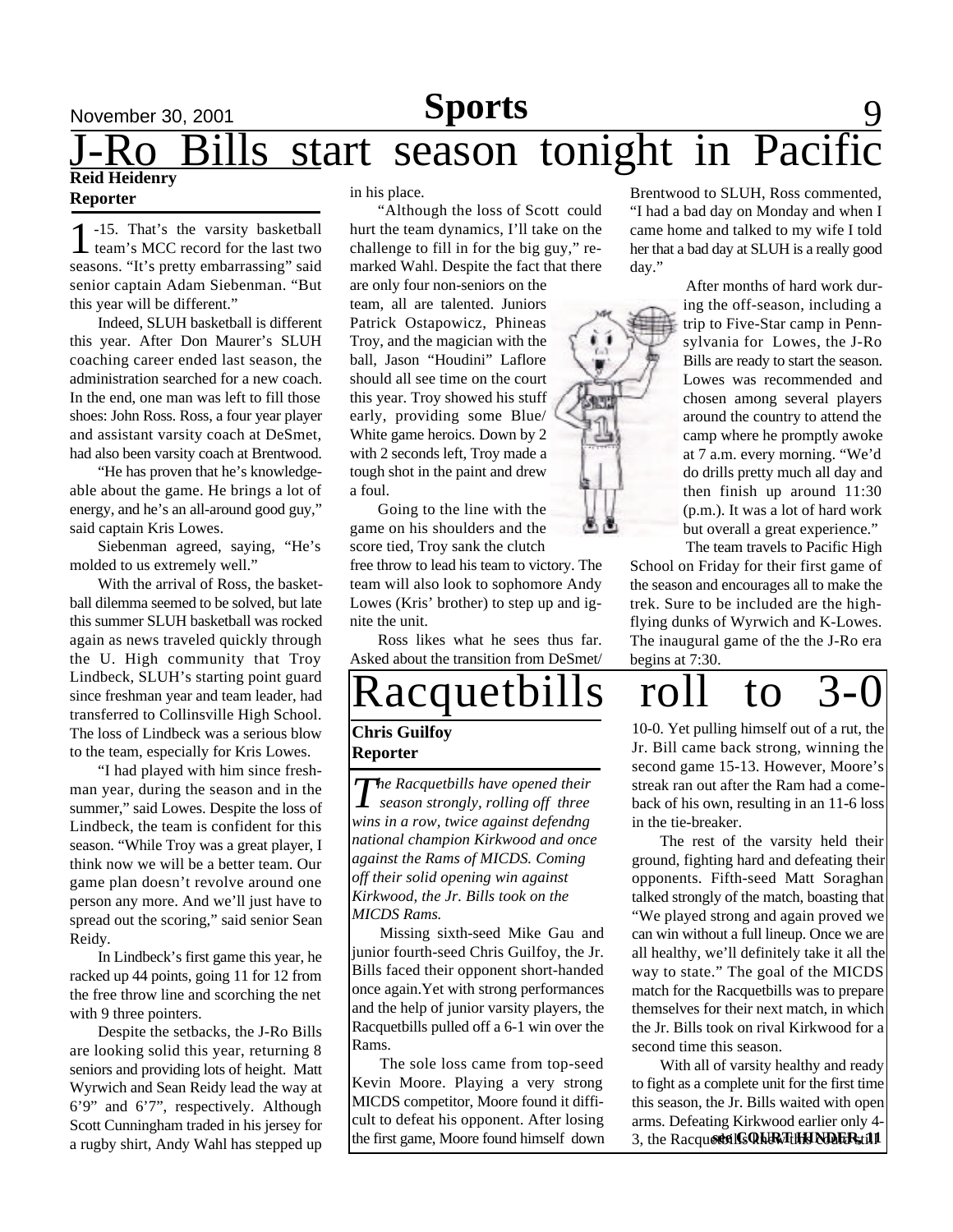## **Sports** November 30, 2001 eathookbills slam Hazelwood

#### **Mike Smallwood Reporter**

As the SLUH wrestling team headed<br>into its meet with Hazelwood West s the SLUH wrestling team headed on Tuesday night, it was unbelievably anxious to start rumbling. However, the team had some work to accomplish. With all three senior captains out of the lineup and an open weight class, the other wrestlers would have to come up with some wins if SLUH was going to win the closelycontended match. Fortunately, the entire team came in with an attitude to get the victory against Hazelwood.

Junior Pete Mahoney (130) got the team off to an amazing start by wearing down his opponent until he was able to pin him at 4:33. Fellow classmate Chris Wagnitz (152) and sophomore Josh Tonnies, wrestling varsity for the first time, also stepped up in tough-fought matches to get pins at 3:35 and 3:01, respectively. Junior Justin Clerc (145) needed but a mere 22 seconds to destroy his man, and Rob Nahlik (112) did not need much more time than that to pin his man in 55 seconds in a match in which he got out to a quick start to outwrestle his opponent. Another junior, John Stathopolus (275) got a big pin at 3:55 after having his man down on the mat the whole match. Senior Dan Wankum (171) had a huge late match, when Hazelwood was closing in on SLUH's win, demonstrating both his experience and strength.

He controlled the entire match until he was finally able to put his opponent down flat on his back at 3:46. With all of these pins, SLUH was able to put 48 points on the scoreboard while Hazelwood was kept to 38 points.

This was a "great win," said head coach Tim Curdt. "It was pretty amazing to score so many points without the senior captains," he added. The win was impressive because of the many adjustments that different members of the team had to make in terms of weight class, as well as the fact that SLUH has never beaten Hazelwood West. It was a win the team can attribute to its hard work during the preseason which gave them a fitness edge that was evident in every match.

# Freestylebills look to seniors for '01-'02 success

#### **Michael Petersen Reporter**

The Swimbills are starting another<br>swim season with high hopes and he Swimbills are starting another goals. After last year's eleventh place state finish, the team is only looking to improve.

Head coach Terry Murray also has high expectations: "Our best swimmers are back, and even though we are a young team we are looking to do even better at the state meet this year."

The Murraybills have a long way to go with a large pool of competition from other schools. Parkway South has won the

## INTER

(from 3)

*PN***:** *What new curricular or academic changes do you plan to introduce or discuss at SLUH as principal?*

**CH:** I think there needs to be a dialogue between departments here as to ways that we can become an interdepartmental learning community versus the math department and the English department and the science department and the history department and the language department. I think there are lots of opportunities, especially in light of still trying to figure out what our schedule should be in terms of interdisciplinary activities, after school

state meet the last three years, while fellow MCC schools DeSmet, Chaminade, and Vianney are all considered serious threats. Lafayette, Marquette, and the Parkway schools also have generally good swimming programs.

"We know who's good and we think we have a very deep team that can surprise some opponents in the later heats of the meet," said senior Tim Roth.

Senior Greg Szewczyk and junior Tommy Heafner led the team in points last year at the state meet, and they are already improving their times. "After winning the state championship in water polo, other schools will take us more seriously," said Szewczyk.

Juniors Carl Winslow and Carl Thompson and sophomores Kurt Doll and Brad Witbrodt also add to the strength of the young varsity team by specializing in a variety of heats, such as distance events, breast stroke, and backstroke. Freshmen Tim Szewczyk and Tim Heafner look to follow their brothers' leads by also swimming ridiculously fast races.

The team kicked off the season Thursday at home, Forest Park, versus Clayton. Today's meet is also at home against traditional powerhouse Lafayette. Be there and give the T-BoneBills some support.

need to respond to the needs of students who will be college-bound in the 21st century. There are lots of opportunities once again for us to be innovative and creative.

**MS:** I probably would be interested in talking about some forms of interdisciplinary teaching, at least faculty dialoguing about ways that the different departments can connect so that students see the connections between different disciplines with learning. I also would be interested in exploring multiple intelligences and various kinds of assements, not that you give a cafeteria-style assessment choice to stuof the students various kinds of assignments so that the aesthetically gifted are challenged as well as the linguistic/mathematical students.

**TS:** One of the main things, as I mentioned in the first question, in terms of academics and curriculars, to continue to look at ways to teach in different ways that really engage students. I also want to take a really close look at how the traditional curriculum can have an impact on student formation at a Jesuit school. What are some of the issues that can be raised in the different classes that have students grapple with issues of instice and service?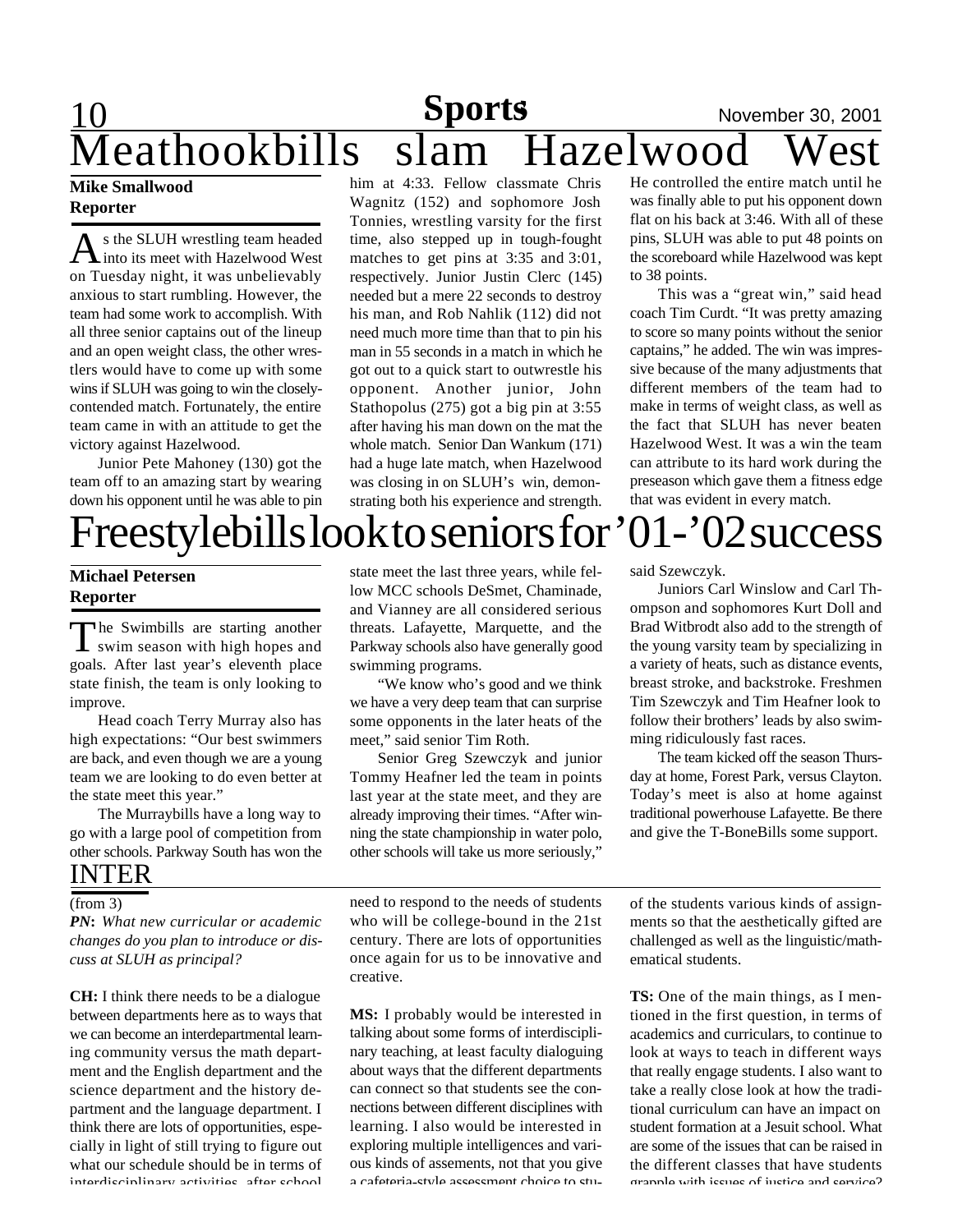## November 30, 2001 **Sports** 11 Hockeybills go 2-1-1 over two weeks **Sports**

#### **Brian Wacker Reporter**

The Jr. Bill varsity hockey team,<br>plagued by injury, suspension, and he Jr. Bill varsity hockey team, retreat, went 2-1-1 through a tough stretch of games in the last two weeks, improving their record to 3-2-1. The team trekked to far reaches of the Metroplitan area and came out with what Joe Mantovani called "mixed results."

Two Saturdays ago, the KohoBills took to the ice in hopes of making quick work of Webster Groves. Webster, however, had different plans. The game was hard-fought with swarming defense and superb goaltending.

Webster got on the board first with a wrister that found its way past junior goalie Dan DiLeo. DiLeo then decided that was all they were going to get. He held firm, making a total of 20 saves, and more importantly, kept the boys in striking distance.

The game remained 1-0 until midway through the third period, when John Greffet tied it up with a wrister that snuck over the Webster goalie's pad. "I saw the oppurtunity and came through. It's always good to have at least as many goals as the other team, if not more," commented Greffet on the goal.

The game ended in a hard-fought and well-deserved 1-1 tie.

Next, the PuckBills traversed to the far reaches of Fairview Heights to take on Althoff. The team came in confident, maybe a little too confident, that they would easily handle the boys from the East Side. But SLUH struggled to put anything together. Poor passing and execution caused the MylecBills to remain scoreless. Luckily, DiLeo did show up to play and kept the game tied at 0-0.

Late in the 2nd period, John Greffet came through in a big way. He scored 2 goals on one shift to give the Jr. Bills the lead. They narrowly escaped with a 2-1 victory.

"It was definitely the worst game we have played this year," remarked Dennis Burke.

Last Saturday, the rejuvenated, rested

EastonAluminumBills came flying high into one of the most anticipated games of the season against Chaminade. The Jr. Bills struck early when Bobby Lachky lined a slap shot past the stout Chaminade goalie to give the MightyBills an early lead.

The Jr. Bills almost extended the lead

to 2-0 when Mantovani scored on a breakaway, but the goal was disallowed by what he refers to as "Maybe the worst officiating call since game six of the 1985 World Series."

The score remained 1-

0, but it didn't last. Chaminade scored five unanswered goals to take the game by a score of 5-1. The game was much closer than the score implies. Both teams had 20 shots on goal. Also, the Red Army/Flyer/ Devil goalie made friends with the crossbar and both posts, which saved numerous shots for him. "We just didn't catch the breaks. The game could have gone **The Jr. Bills played well against Webster.**

### COURT HINDER

(from 9)

remain a close match. Yet all of the varsity players took their play up a notch, and defeated the Pioneers handily, winning 5- 2.

Second-seed Joe Sharamitaro and the doubles team of junior Mike Brand and sophomore Phil Matthews each won their matches fairly easily in two games. To secure the win, the whole team must win at least four total matches, and the third, fourth and sixth-seeds provided those additional wins for the Jr. Bills.

Andy Schumert rallied after a harsh first game, winning his match in a close tie-breaker, 11-7. In a similar match, sixthseed Mike Gau recovered from a slow start, winning 11-10 in the tie breaker. Down 13-3 in the second game and about to give Kirkwood a well-needed win, Gau reversed his play and miracuously pulled off a 15-13 win over the confused Pioneer. "I got it in my head that I should win, and then I just took it to the house," commented Gau on his strong comeback.

either way," said Lachky.

This past Tuesday, the HardRubberBills completed their Metro tour with a stop in North County to take on Pattonville. The Pirates came out with their eyepatches in place, scoring the first goal of the game. But the BusieBills came together and took control of the game

after that. They scored 8 unanswered goals to put the game away. When the bloodshed had ceased, the numbers were gathered: SLUH 9, Pattonville 2. Bobby Lachky tallied up 4 goals, all assisted by Mantovani and Brian Connolly.

Junior Derek Winter added 3 assists as the Jr. Bills improved to 3-2-1.

The team's next game is Saturday against St. Mary's at 8:45. The team wants as many fans as they can get. "It's great playing in front of the guys. It gives us extra motivation," said Mantovani.

Bringing the Racquetbills their fifth win of the night, junior Chris Guilfoy also won his match in a close 11-8 tie-breaker. The only two losses of the night came from Moore and Soraghan, who both played tremendous games but could not find their strides by the end of their matches. However, team captain Moore still spoke positively of the night, saying, "It was definitely a huge win since we beat a good Kirkwood team even worse that we did last time." He added, "We're improving and we should be able to get everyone winning really soon."

Head coach Joe Koestner also spoke highly of his team, as the Racquetbills are "coming from last year when we were ranked one of the last teams, to where we now rebounded against the national champions twice." Koestner further noted, "This team is showing its continuing improvements and I know this team is going places."

Their next match is Tuesday, Dec. 4, at Concord at 3:30 p.m. versus Vianney.